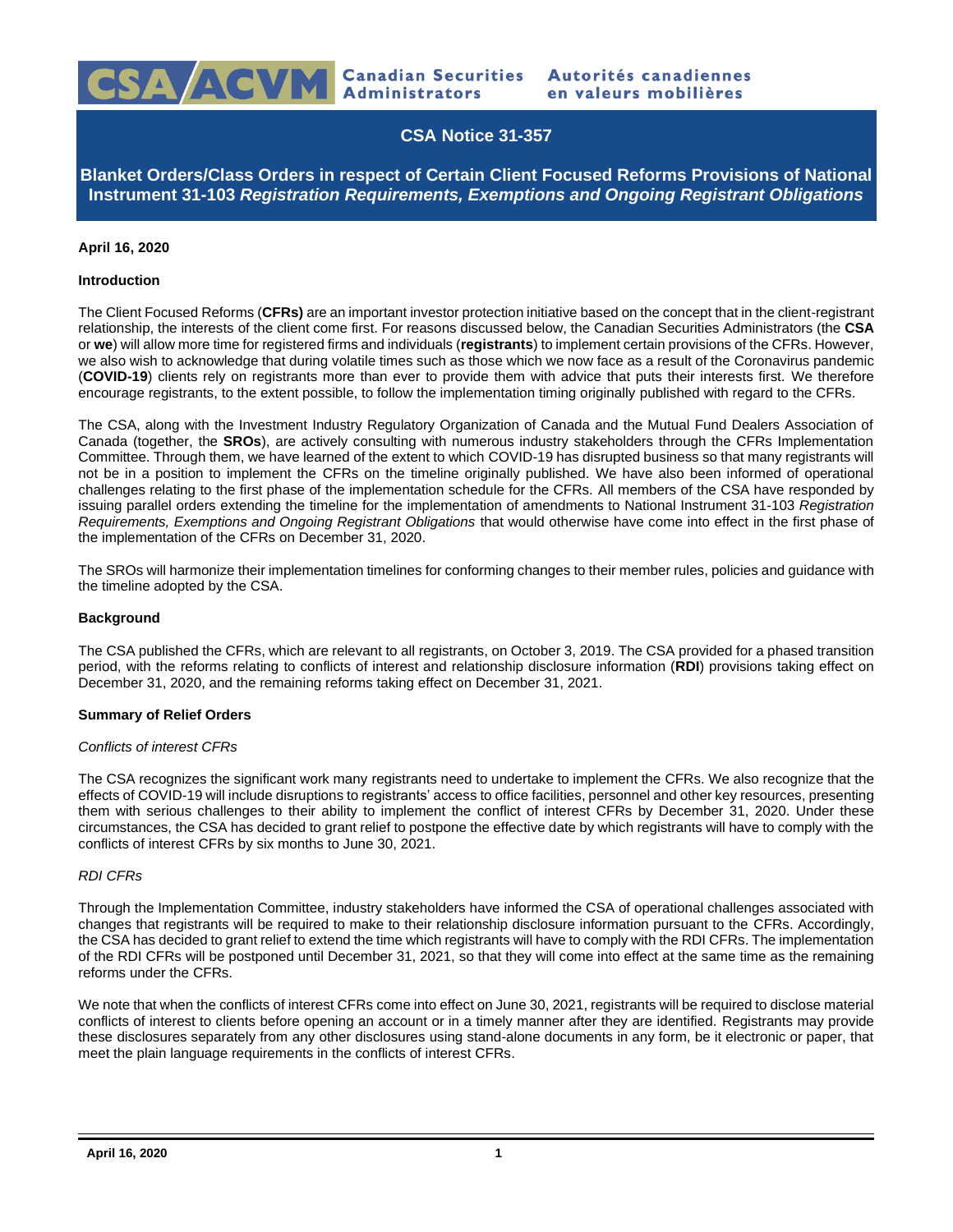# *Other CFRs*

All remaining CFRs will take effect on December 31, 2021, consistent with the notice published on October 3, 2019 and the amending instrument for the CFRs.

### **Relief Orders**

The orders will take effect on December 31, 2020.

For the specific provisions of the relief summarized above, see the applicable orders available on websites of CSA members including:

www.lautorite.qc.ca www.albertasecurities.com www.bcsc.bc.ca www.fcnb.ca nssc.novascotia.ca www.osc.gov.on.ca www.fcaa.gov.sk.ca www.mbsecurities.ca

# **Questions**

Please refer your questions to any of the following:

Isaac Filaté Senior Legal Counsel Capital Markets Regulation British Columbia Securities Commission 604-899-6573 and 1-800-373-6393 ifilate@bcsc.bc.ca

Bonnie Kuhn Senior Legal Counsel Market Regulation Alberta Securities Commission 403-355-3890 bonnie.kuhn@asc.ca

Liz Kutarna Deputy Director, Capital Markets Securities Division Financial and Consumer Affairs Authority of Saskatchewan 306-787-5871 liz.kutarna@gov.sk.ca

Chris Besko Director, General Counsel The Manitoba Securities Commission 204-945-2561 and 1-800-655-5244 (Toll Free (Manitoba only)) chris.besko@gov.mb.ca

Chris Jepson Senior Legal Counsel Ontario Securities Commission 416-593-2379 cjepson@osc.gov.on.ca

Erin Seed Senior Legal Counsel Ontario Securities Commission 416-596-4264